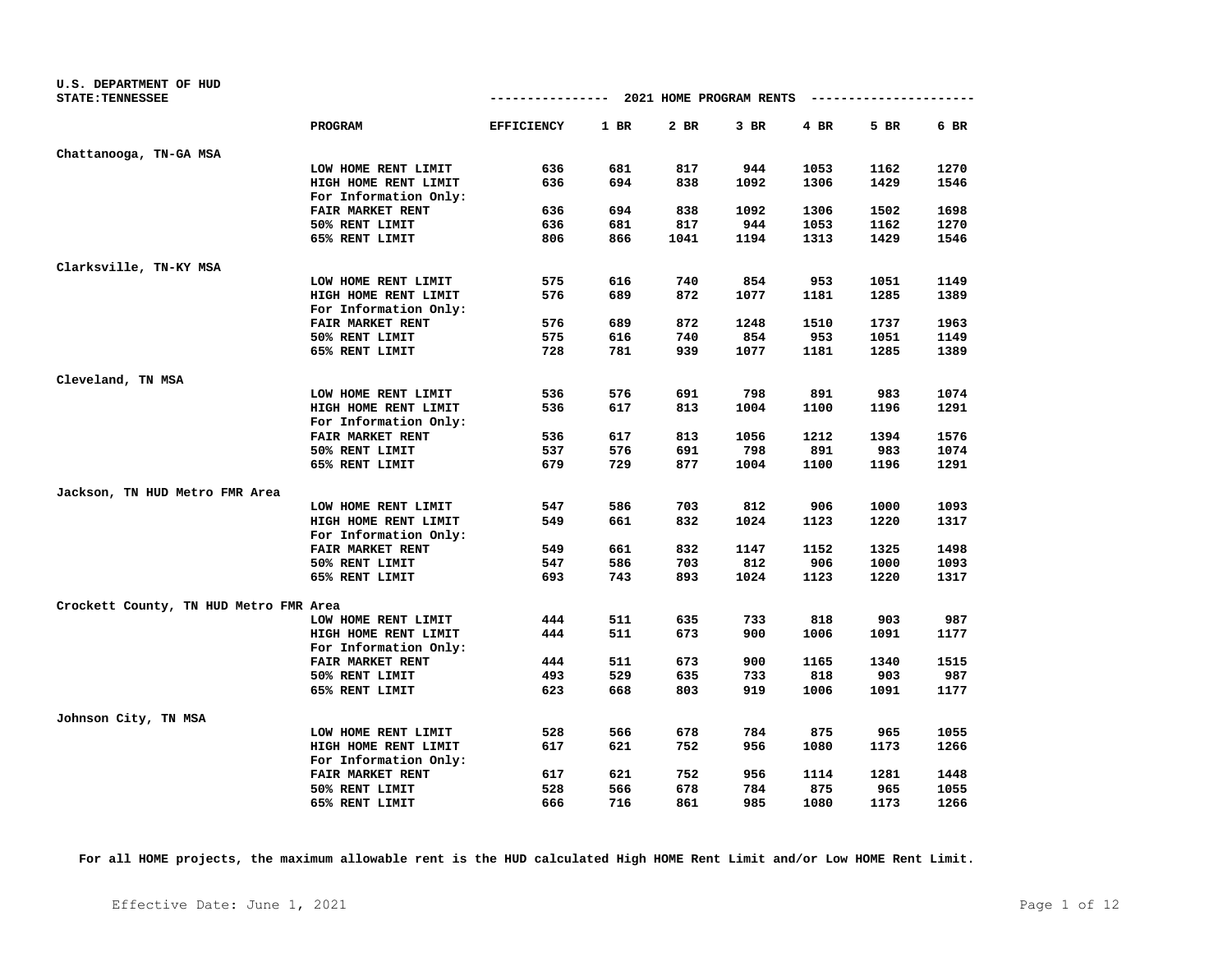| U.S. DEPARTMENT OF HUD                 |                         |                   |            |                         |      |          |      |              |
|----------------------------------------|-------------------------|-------------------|------------|-------------------------|------|----------|------|--------------|
| <b>STATE: TENNESSEE</b>                |                         | -------------     |            | 2021 HOME PROGRAM RENTS |      | -------- |      |              |
|                                        | <b>PROGRAM</b>          | <b>EFFICIENCY</b> | 1 BR       | 2 BR                    | 3 BR | 4 BR     | 5 BR | 6 BR         |
| Kingsport-Bristol-Bristol, TN-VA MSA   |                         |                   |            |                         |      |          |      |              |
|                                        | LOW HOME RENT LIMIT     | 513               | 533        | 671                     | 775  | 865      | 954  | 1043         |
|                                        | HIGH HOME RENT LIMIT    | 513               | 533        | 701                     | 916  | 1008     | 1158 | 1250         |
|                                        | For Information Only:   |                   |            |                         |      |          |      |              |
|                                        | FAIR MARKET RENT        | 513               | 533        | 701                     | 916  | 1008     | 1159 | 1310         |
|                                        | 50% RENT LIMIT          | 522               | 559        | 671                     | 775  | 865      | 954  | 1043         |
|                                        | 65% RENT LIMIT          | 659               | 707        | 851                     | 974  | 1066     | 1158 | 1250         |
| Knoxville, TN HUD Metro FMR Area       |                         |                   |            |                         |      |          |      |              |
|                                        | LOW HOME RENT LIMIT     | 624               | 693        | 832                     | 961  | 1072     | 1183 | 1293         |
|                                        | HIGH HOME RENT LIMIT    | 624               | 729        | 896                     | 1182 | 1336     | 1456 | 1576         |
|                                        | For Information Only:   |                   |            |                         |      |          |      |              |
|                                        | FAIR MARKET RENT        | 624               | 729        | 896                     | 1182 | 1421     | 1634 | 1847         |
|                                        | 50% RENT LIMIT          | 647               | 693        | 832                     | 961  | 1072     | 1183 | 1293         |
|                                        | 65% RENT LIMIT          | 821               | 881        | 1059                    | 1215 | 1336     | 1456 | 1576         |
|                                        |                         |                   |            |                         |      |          |      |              |
| Grainger County, TN HUD Metro FMR Area |                         |                   |            |                         |      |          |      |              |
|                                        | LOW HOME RENT LIMIT     | 481               | 529        | 635                     | 733  | 818      | 903  | 987          |
|                                        | HIGH HOME RENT LIMIT    | 481               | 575        | 689                     | 919  | 934      | 1074 | 1177         |
|                                        | For Information Only:   |                   |            |                         |      |          |      |              |
|                                        | <b>FAIR MARKET RENT</b> | 481               | 575        | 689                     | 924  | 934      | 1074 | 1214         |
|                                        | 50% RENT LIMIT          | 493               | 529        | 635                     | 733  | 818      | 903  | 987          |
|                                        | 65% RENT LIMIT          | 623               | 668        | 803                     | 919  | 1006     | 1091 | 1177         |
| Campbell County, TN HUD Metro FMR Area |                         |                   |            |                         |      |          |      |              |
|                                        | LOW HOME RENT LIMIT     | 445               | 509        | 635                     | 733  | 818      | 903  | 987          |
|                                        | HIGH HOME RENT LIMIT    | 445               | 509        | 671                     | 914  | 1006     | 1091 | 1177         |
|                                        | For Information Only:   |                   |            |                         |      |          |      |              |
|                                        | <b>FAIR MARKET RENT</b> | 445               | 509        | 671                     | 914  | 1035     | 1190 | 1346         |
|                                        | 50% RENT LIMIT          | 493               | 529        | 635                     | 733  | 818      | 903  | 987          |
|                                        | 65% RENT LIMIT          | 623               | 668        | 803                     | 919  | 1006     | 1091 | 1177         |
| Morgan County, TN HUD Metro FMR Area   |                         |                   |            |                         |      |          |      |              |
|                                        | LOW HOME RENT LIMIT     | 478               | 520        | 635                     | 733  | 818      | 903  | 987          |
|                                        | HIGH HOME RENT LIMIT    | 478               | 520        | 685                     | 919  | 1006     | 1091 | 1177         |
|                                        | For Information Only:   |                   |            |                         |      |          |      |              |
|                                        | FAIR MARKET RENT        | 478               | 520        | 685                     | 945  | 1186     | 1364 | 1542         |
|                                        | 50% RENT LIMIT          | 493               | 529        | 635                     | 733  | 818      | 903  | 987          |
|                                        | 65% RENT LIMIT          | 623               | 668        | 803                     | 919  | 1006     | 1091 | 1177         |
|                                        |                         |                   |            |                         |      |          |      |              |
| Roane County, TN HUD Metro FMR Area    |                         |                   |            | 747                     |      |          |      |              |
|                                        | LOW HOME RENT LIMIT     | 512<br>512        | 597<br>597 | 776                     | 863  | 963      | 1063 | 1162<br>1404 |
|                                        | HIGH HOME RENT LIMIT    |                   |            |                         | 986  | 1195     | 1300 |              |
|                                        | For Information Only:   |                   |            |                         |      |          |      |              |
|                                        | FAIR MARKET RENT        | 512               | 597        | 776                     | 986  | 1201     | 1381 | 1561         |
|                                        | 50% RENT LIMIT          | 581               | 623        | 747                     | 863  | 963      | 1063 | 1162         |
|                                        | 65% RENT LIMIT          | 736               | 790        | 949                     | 1089 | 1195     | 1300 | 1404         |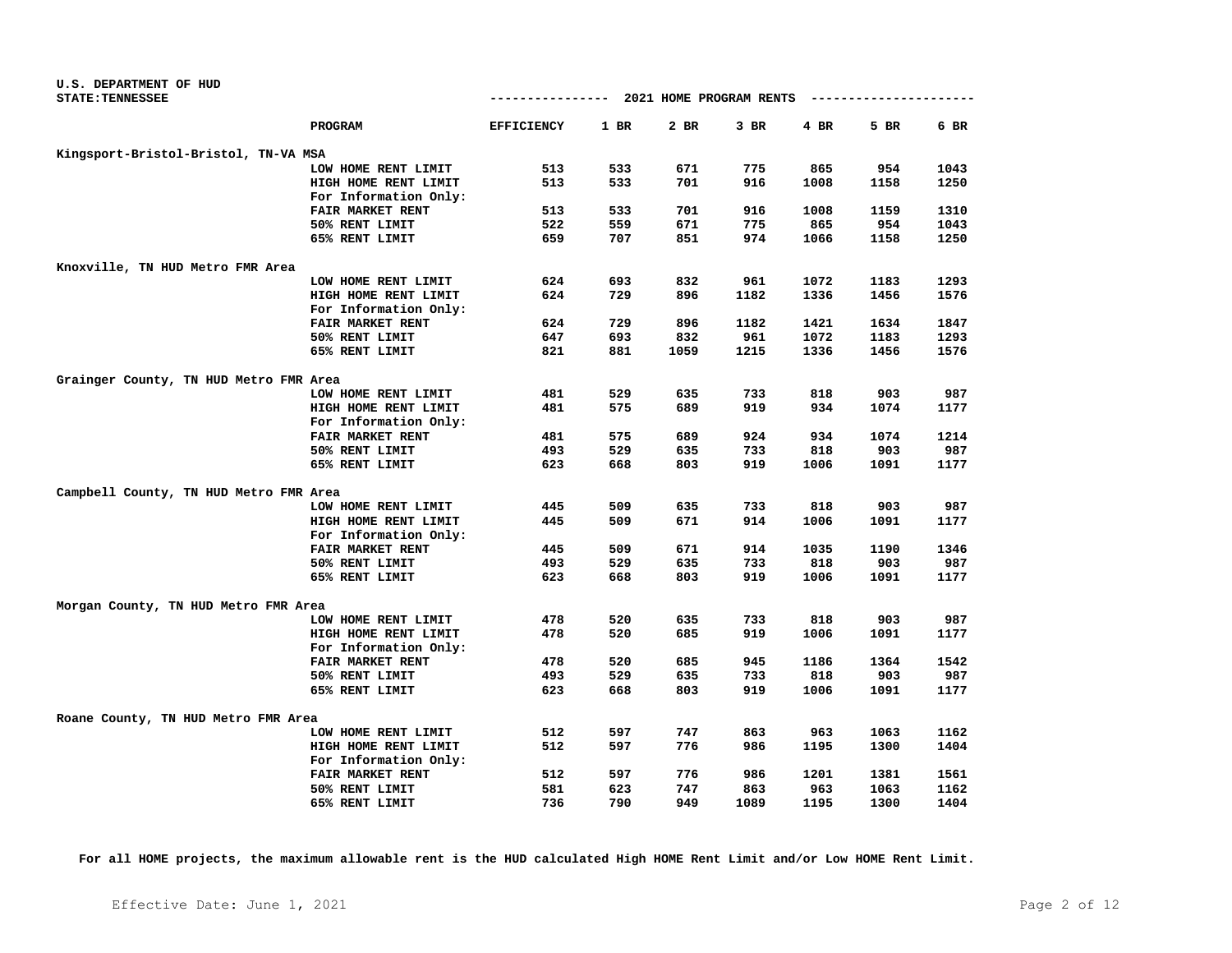| U.S. DEPARTMENT OF HUD                      |                       |                   |      |                         |      |      |                  |      |
|---------------------------------------------|-----------------------|-------------------|------|-------------------------|------|------|------------------|------|
| <b>STATE: TENNESSEE</b>                     |                       | ----------------- |      | 2021 HOME PROGRAM RENTS |      |      | ---------------- |      |
|                                             | PROGRAM               | <b>EFFICIENCY</b> | 1 BR | 2 BR                    | 3 BR | 4 BR | 5 BR             | 6 BR |
| Memphis, TN-MS-AR HUD Metro FMR Area        |                       |                   |      |                         |      |      |                  |      |
|                                             | LOW HOME RENT LIMIT   | 601               | 644  | 773                     | 893  | 996  | 1099             | 1202 |
|                                             | HIGH HOME RENT LIMIT  | 686               | 784  | 911                     | 1127 | 1238 | 1347             | 1457 |
|                                             | For Information Only: |                   |      |                         |      |      |                  |      |
|                                             | FAIR MARKET RENT      | 686               | 784  | 911                     | 1228 | 1412 | 1624             | 1836 |
|                                             | 50% RENT LIMIT        | 601               | 644  | 773                     | 893  | 996  | 1099             | 1202 |
|                                             | 65% RENT LIMIT        | 763               | 818  | 983                     | 1127 | 1238 | 1347             | 1457 |
| Morristown, TN MSA                          |                       |                   |      |                         |      |      |                  |      |
|                                             | LOW HOME RENT LIMIT   | 508               | 545  | 653                     | 755  | 842  | 930              | 1016 |
|                                             | HIGH HOME RENT LIMIT  | 568               | 571  | 753                     | 948  | 1032 | 1127             | 1215 |
|                                             | For Information Only: |                   |      |                         |      |      |                  |      |
|                                             | FAIR MARKET RENT      | 568               | 571  | 753                     | 1028 | 1032 | 1187             | 1342 |
|                                             | 50% RENT LIMIT        | 508               | 545  | 653                     | 755  | 842  | 930              | 1016 |
|                                             | 65% RENT LIMIT        | 641               | 688  | 828                     | 948  | 1038 | 1127             | 1215 |
| Nashville-Davidson--Murfreesboro--Franklin, |                       |                   |      |                         |      |      |                  |      |
|                                             | LOW HOME RENT LIMIT   | 738               | 791  | 948                     | 1096 | 1222 | 1349             | 1475 |
|                                             | HIGH HOME RENT LIMIT  | 940               | 1008 | 1197                    | 1391 | 1533 | 1672             | 1812 |
|                                             | For Information Only: |                   |      |                         |      |      |                  |      |
|                                             | FAIR MARKET RENT      | 998               | 1031 | 1197                    | 1539 | 1930 | 2220             | 2509 |
|                                             | 50% RENT LIMIT        | 738               | 791  | 948                     | 1096 | 1222 | 1349             | 1475 |
|                                             | 65% RENT LIMIT        | 940               | 1008 | 1212                    | 1391 | 1533 | 1672             | 1812 |
|                                             |                       |                   |      |                         |      |      |                  |      |
| Hickman County, TN HUD Metro FMR Area       | LOW HOME RENT LIMIT   | 493               | 529  | 635                     | 733  | 818  | 903              | 987  |
|                                             | HIGH HOME RENT LIMIT  | 623               | 668  | 781                     | 919  | 1006 | 1091             | 1177 |
|                                             | For Information Only: |                   |      |                         |      |      |                  |      |
|                                             | FAIR MARKET RENT      | 647               | 685  | 781                     | 1013 | 1352 | 1555             | 1758 |
|                                             | 50% RENT LIMIT        | 493               | 529  | 635                     | 733  | 818  | 903              | 987  |
|                                             | 65% RENT LIMIT        | 623               | 668  | 803                     | 919  | 1006 | 1091             | 1177 |
|                                             |                       |                   |      |                         |      |      |                  |      |
| Macon County, TN HUD Metro FMR Area         |                       |                   |      |                         |      |      |                  |      |
|                                             | LOW HOME RENT LIMIT   | 493               | 529  | 635                     | 733  | 818  | 903              | 987  |
|                                             | HIGH HOME RENT LIMIT  | 551               | 555  | 731                     | 909  | 1006 | 1091             | 1177 |
|                                             | For Information Only: |                   |      |                         |      |      |                  |      |
|                                             | FAIR MARKET RENT      | 551               | 555  | 731                     | 909  | 1171 | 1347             | 1522 |
|                                             | 50% RENT LIMIT        | 493               | 529  | 635                     | 733  | 818  | 903              | 987  |
|                                             | 65% RENT LIMIT        | 623               | 668  | 803                     | 919  | 1006 | 1091             | 1177 |
| Maury County, TN HUD Metro FMR Area         |                       |                   |      |                         |      |      |                  |      |
|                                             | LOW HOME RENT LIMIT   | 611               | 655  | 786                     | 907  | 1012 | 1117             | 1221 |
|                                             | HIGH HOME RENT LIMIT  | 730               | 735  | 945                     | 1145 | 1259 | 1370             | 1481 |
|                                             | For Information Only: |                   |      |                         |      |      |                  |      |
|                                             | FAIR MARKET RENT      | 730               | 735  | 945                     | 1342 | 1452 | 1670             | 1888 |
|                                             | 50% RENT LIMIT        | 611               | 655  | 786                     | 907  | 1012 | 1117             | 1221 |
|                                             | 65% RENT LIMIT        | 774               | 831  | 999                     | 1145 | 1259 | 1370             | 1481 |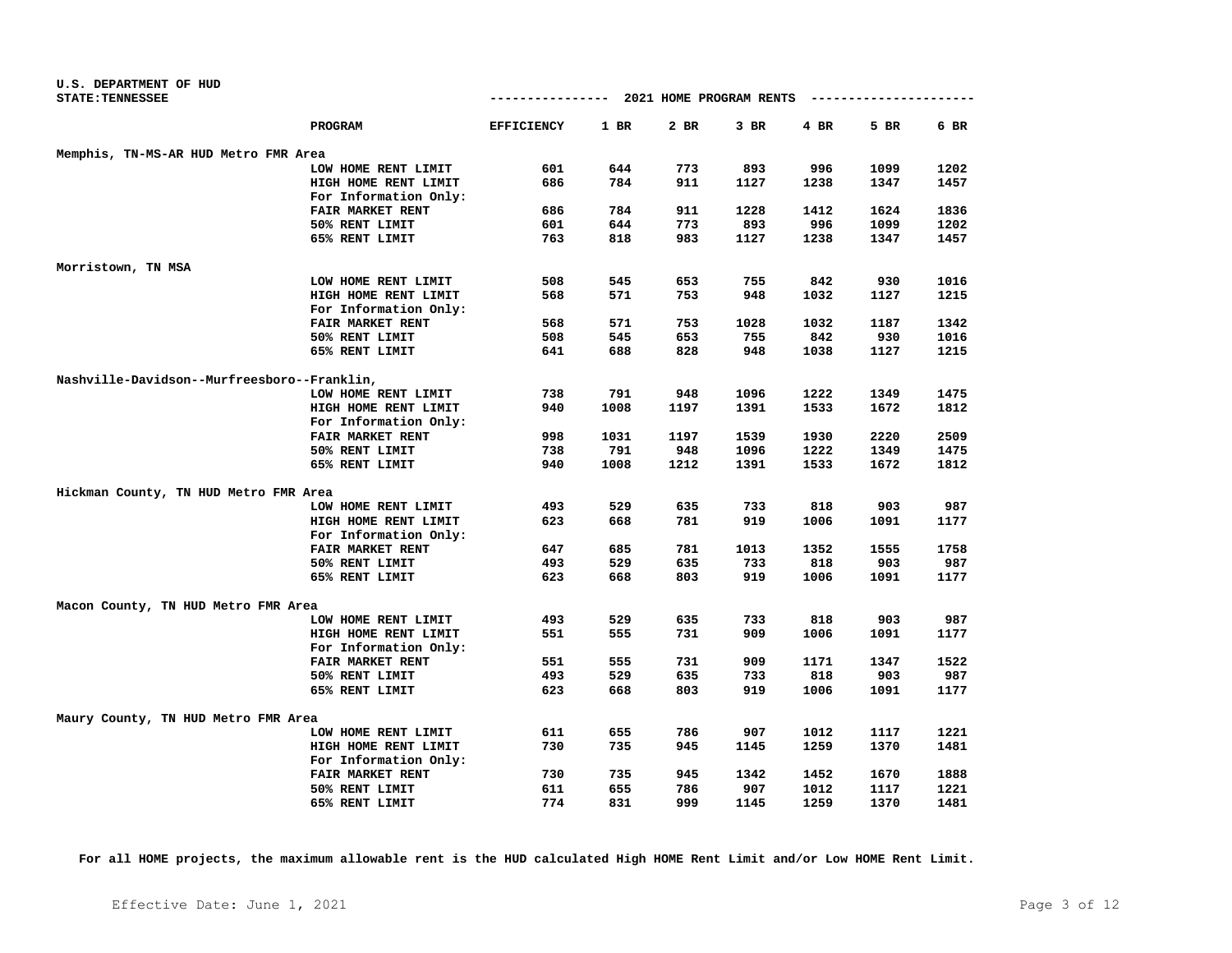| U.S. DEPARTMENT OF HUD              |                       |                   |        |                         |        |            |      |      |
|-------------------------------------|-----------------------|-------------------|--------|-------------------------|--------|------------|------|------|
| <b>STATE: TENNESSEE</b>             |                       | --------------    |        | 2021 HOME PROGRAM RENTS |        | ---------- |      |      |
|                                     | PROGRAM               | <b>EFFICIENCY</b> | $1$ BR | $2$ BR                  | $3$ BR | 4 BR       | 5 BR | 6 BR |
| Smith County, TN HUD Metro FMR Area |                       |                   |        |                         |        |            |      |      |
|                                     | LOW HOME RENT LIMIT   | 494               | 546    | 662                     | 765    | 853        | 941  | 1029 |
|                                     | HIGH HOME RENT LIMIT  | 494               | 546    | 720                     | 908    | 1054       | 1144 | 1235 |
|                                     | For Information Only: |                   |        |                         |        |            |      |      |
|                                     | FAIR MARKET RENT      | 494               | 546    | 720                     | 908    | 1074       | 1235 | 1396 |
|                                     | 50% RENT LIMIT        | 515               | 551    | 662                     | 765    | 853        | 941  | 1029 |
|                                     | 65% RENT LIMIT        | 651               | 699    | 841                     | 962    | 1054       | 1144 | 1235 |
| Bedford County, TN                  |                       |                   |        |                         |        |            |      |      |
|                                     | LOW HOME RENT LIMIT   | 493               | 529    | 635                     | 733    | 818        | 903  | 987  |
|                                     | HIGH HOME RENT LIMIT  | 599               | 603    | 795                     | 919    | 1006       | 1091 | 1177 |
|                                     | For Information Only: |                   |        |                         |        |            |      |      |
|                                     | FAIR MARKET RENT      | 599               | 603    | 795                     | 989    | 1170       | 1346 | 1521 |
|                                     | 50% RENT LIMIT        | 493               | 529    | 635                     | 733    | 818        | 903  | 987  |
|                                     | 65% RENT LIMIT        | 623               | 668    | 803                     | 919    | 1006       | 1091 | 1177 |
|                                     |                       |                   |        |                         |        |            |      |      |
| Benton County, TN                   |                       |                   |        |                         |        |            |      |      |
|                                     | LOW HOME RENT LIMIT   | 493               | 529    | 635                     | 733    | 818        | 903  | 987  |
|                                     | HIGH HOME RENT LIMIT  | 514               | 582    | 663                     | 849    | 961        | 1091 | 1177 |
|                                     | For Information Only: |                   |        |                         |        |            |      |      |
|                                     | FAIR MARKET RENT      | 514               | 582    | 663                     | 849    | 961        | 1105 | 1249 |
|                                     | 50% RENT LIMIT        | 493               | 529    | 635                     | 733    | 818        | 903  | 987  |
|                                     | 65% RENT LIMIT        | 623               | 668    | 803                     | 919    | 1006       | 1091 | 1177 |
| Bledsoe County, TN                  |                       |                   |        |                         |        |            |      |      |
|                                     | LOW HOME RENT LIMIT   | 493               | 529    | 635                     | 733    | 818        | 903  | 987  |
|                                     | HIGH HOME RENT LIMIT  | 514               | 549    | 663                     | 919    | 1006       | 1091 | 1177 |
|                                     | For Information Only: |                   |        |                         |        |            |      |      |
|                                     | FAIR MARKET RENT      | 514               | 549    | 663                     | 949    | 1148       | 1320 | 1492 |
|                                     | 50% RENT LIMIT        | 493               | 529    | 635                     | 733    | 818        | 903  | 987  |
|                                     | 65% RENT LIMIT        | 623               | 668    | 803                     | 919    | 1006       | 1091 | 1177 |
| Carroll County, TN                  |                       |                   |        |                         |        |            |      |      |
|                                     | LOW HOME RENT LIMIT   | 493               | 529    | 635                     | 733    | 818        | 903  | 987  |
|                                     | HIGH HOME RENT LIMIT  | 514               | 582    | 663                     | 855    | 899        | 1034 | 1169 |
|                                     | For Information Only: |                   |        |                         |        |            |      |      |
|                                     | FAIR MARKET RENT      | 514               | 582    | 663                     | 855    | 899        | 1034 | 1169 |
|                                     | 50% RENT LIMIT        | 493               | 529    | 635                     | 733    | 818        | 903  | 987  |
|                                     | 65% RENT LIMIT        | 623               | 668    | 803                     | 919    | 1006       | 1091 | 1177 |
| Claiborne County, TN                |                       |                   |        |                         |        |            |      |      |
|                                     | LOW HOME RENT LIMIT   | 493               | 529    | 635                     | 733    | 818        | 903  | 987  |
|                                     | HIGH HOME RENT LIMIT  | 514               | 530    | 663                     | 825    | 908        | 1044 | 1177 |
|                                     | For Information Only: |                   |        |                         |        |            |      |      |
|                                     | FAIR MARKET RENT      | 514               | 530    | 663                     | 825    | 908        | 1044 | 1180 |
|                                     | 50% RENT LIMIT        | 493               | 529    | 635                     | 733    | 818        | 903  | 987  |
|                                     | 65% RENT LIMIT        | 623               | 668    | 803                     | 919    | 1006       | 1091 | 1177 |
|                                     |                       |                   |        |                         |        |            |      |      |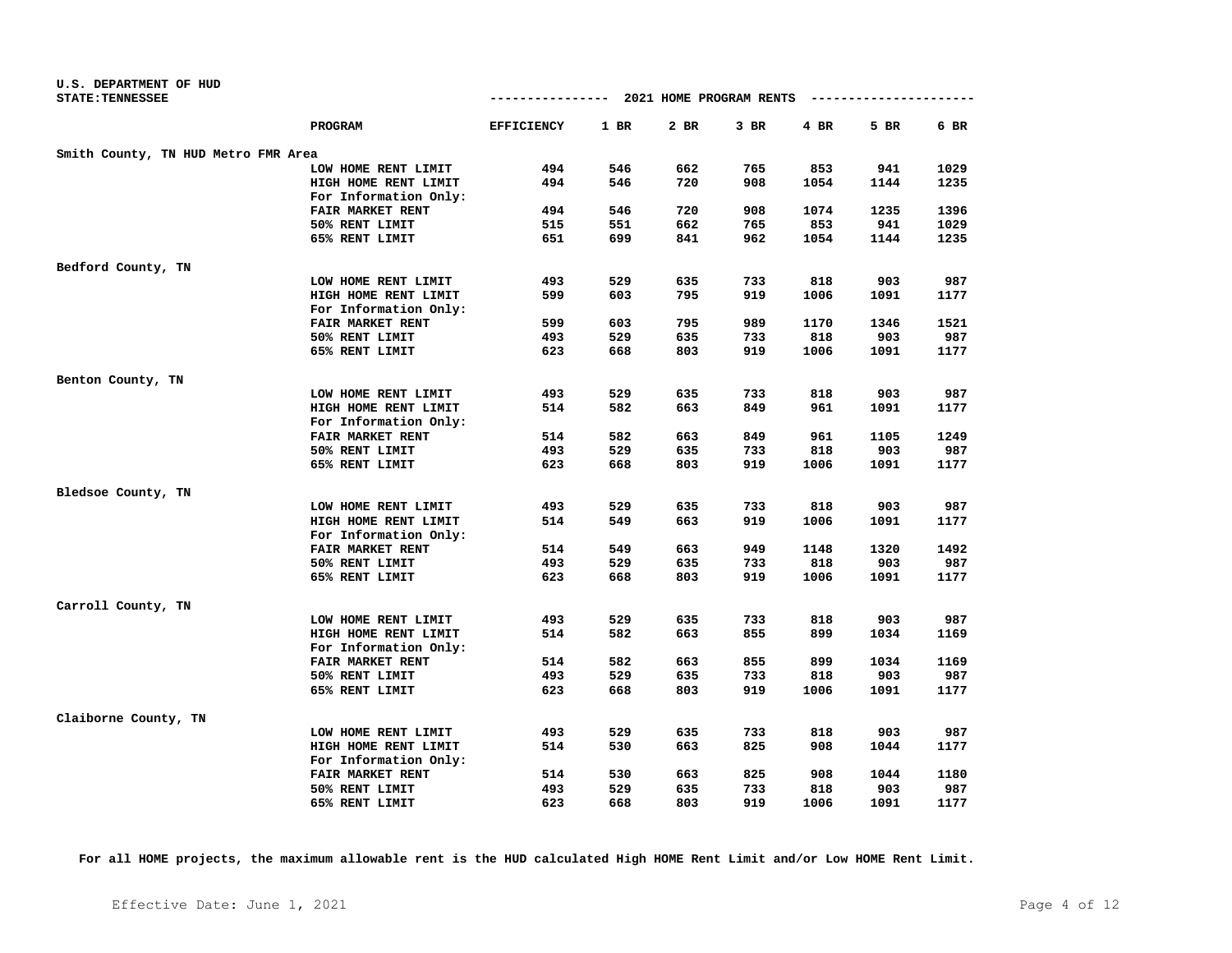| U.S. DEPARTMENT OF HUD<br><b>STATE: TENNESSEE</b> |                         |                   |      | ------------- 2021 HOME PROGRAM RENTS |        |        | ---------------------- |      |
|---------------------------------------------------|-------------------------|-------------------|------|---------------------------------------|--------|--------|------------------------|------|
|                                                   | <b>PROGRAM</b>          | <b>EFFICIENCY</b> | 1 BR | 2 BR                                  | $3$ BR | $4$ BR | 5 BR                   | 6 BR |
| Clay County, TN                                   |                         |                   |      |                                       |        |        |                        |      |
|                                                   | LOW HOME RENT LIMIT     | 493               | 519  | 635                                   | 733    | 818    | 903                    | 987  |
|                                                   | HIGH HOME RENT LIMIT    | 514               | 519  | 663                                   | 919    | 957    | 1091                   | 1177 |
|                                                   | For Information Only:   |                   |      |                                       |        |        |                        |      |
|                                                   | FAIR MARKET RENT        | 514               | 519  | 663                                   | 949    | 957    | 1101                   | 1244 |
|                                                   | 50% RENT LIMIT          | 493               | 529  | 635                                   | 733    | 818    | 903                    | 987  |
|                                                   | 65% RENT LIMIT          | 623               | 668  | 803                                   | 919    | 1006   | 1091                   | 1177 |
| Cocke County, TN                                  |                         |                   |      |                                       |        |        |                        |      |
|                                                   | LOW HOME RENT LIMIT     | 493               | 503  | 635                                   | 733    | 818    | 903                    | 987  |
|                                                   | HIGH HOME RENT LIMIT    | 500               | 503  | 663                                   | 919    | 1006   | 1091                   | 1177 |
|                                                   | For Information Only:   |                   |      |                                       |        |        |                        |      |
|                                                   | FAIR MARKET RENT        | 500               | 503  | 663                                   | 949    | 1148   | 1320                   | 1492 |
|                                                   | 50% RENT LIMIT          | 493               | 529  | 635                                   | 733    | 818    | 903                    | 987  |
|                                                   | 65% RENT LIMIT          | 623               | 668  | 803                                   | 919    | 1006   | 1091                   | 1177 |
| Coffee County, TN                                 |                         |                   |      |                                       |        |        |                        |      |
|                                                   | LOW HOME RENT LIMIT     | 539               | 543  | 697                                   | 806    | 900    | 992                    | 1085 |
|                                                   | HIGH HOME RENT LIMIT    | 539               | 543  | 715                                   | 974    | 1111   | 1208                   | 1305 |
|                                                   | For Information Only:   |                   |      |                                       |        |        |                        |      |
|                                                   | <b>FAIR MARKET RENT</b> | 539               | 543  | 715                                   | 974    | 1236   | 1421                   | 1607 |
|                                                   | 50% RENT LIMIT          | 542               | 581  | 697                                   | 806    | 900    | 992                    | 1085 |
|                                                   | 65% RENT LIMIT          | 686               | 736  | 886                                   | 1014   | 1111   | 1208                   | 1305 |
| Cumberland County, TN                             |                         |                   |      |                                       |        |        |                        |      |
|                                                   | LOW HOME RENT LIMIT     | 493               | 503  | 635                                   | 733    | 818    | 903                    | 987  |
|                                                   | HIGH HOME RENT LIMIT    | 500               | 503  | 663                                   | 919    | 1006   | 1091                   | 1177 |
|                                                   | For Information Only:   |                   |      |                                       |        |        |                        |      |
|                                                   | FAIR MARKET RENT        | 500               | 503  | 663                                   | 942    | 1050   | 1208                   | 1365 |
|                                                   | 50% RENT LIMIT          | 493               | 529  | 635                                   | 733    | 818    | 903                    | 987  |
|                                                   | 65% RENT LIMIT          | 623               | 668  | 803                                   | 919    | 1006   | 1091                   | 1177 |
| Decatur County, TN                                |                         |                   |      |                                       |        |        |                        |      |
|                                                   | LOW HOME RENT LIMIT     | 493               | 529  | 635                                   | 733    | 818    | 903                    | 987  |
|                                                   | HIGH HOME RENT LIMIT    | 514               | 582  | 663                                   | 825    | 980    | 1091                   | 1177 |
|                                                   | For Information Only:   |                   |      |                                       |        |        |                        |      |
|                                                   | FAIR MARKET RENT        | 514               | 582  | 663                                   | 825    | 980    | 1127                   | 1274 |
|                                                   | 50% RENT LIMIT          | 493               | 529  | 635                                   | 733    | 818    | 903                    | 987  |
|                                                   | 65% RENT LIMIT          | 623               | 668  | 803                                   | 919    | 1006   | 1091                   | 1177 |
| DeKalb County, TN                                 |                         |                   |      |                                       |        |        |                        |      |
|                                                   | LOW HOME RENT LIMIT     | 493               | 503  | 635                                   | 733    | 818    | 903                    | 987  |
|                                                   | HIGH HOME RENT LIMIT    | 500               | 503  | 663                                   | 919    | 980    | 1091                   | 1177 |
|                                                   | For Information Only:   |                   |      |                                       |        |        |                        |      |
|                                                   | FAIR MARKET RENT        | 500               | 503  | 663                                   | 919    | 980    | 1127                   | 1274 |
|                                                   | 50% RENT LIMIT          | 493               | 529  | 635                                   | 733    | 818    | 903                    | 987  |
|                                                   | 65% RENT LIMIT          | 623               | 668  | 803                                   | 919    | 1006   | 1091                   | 1177 |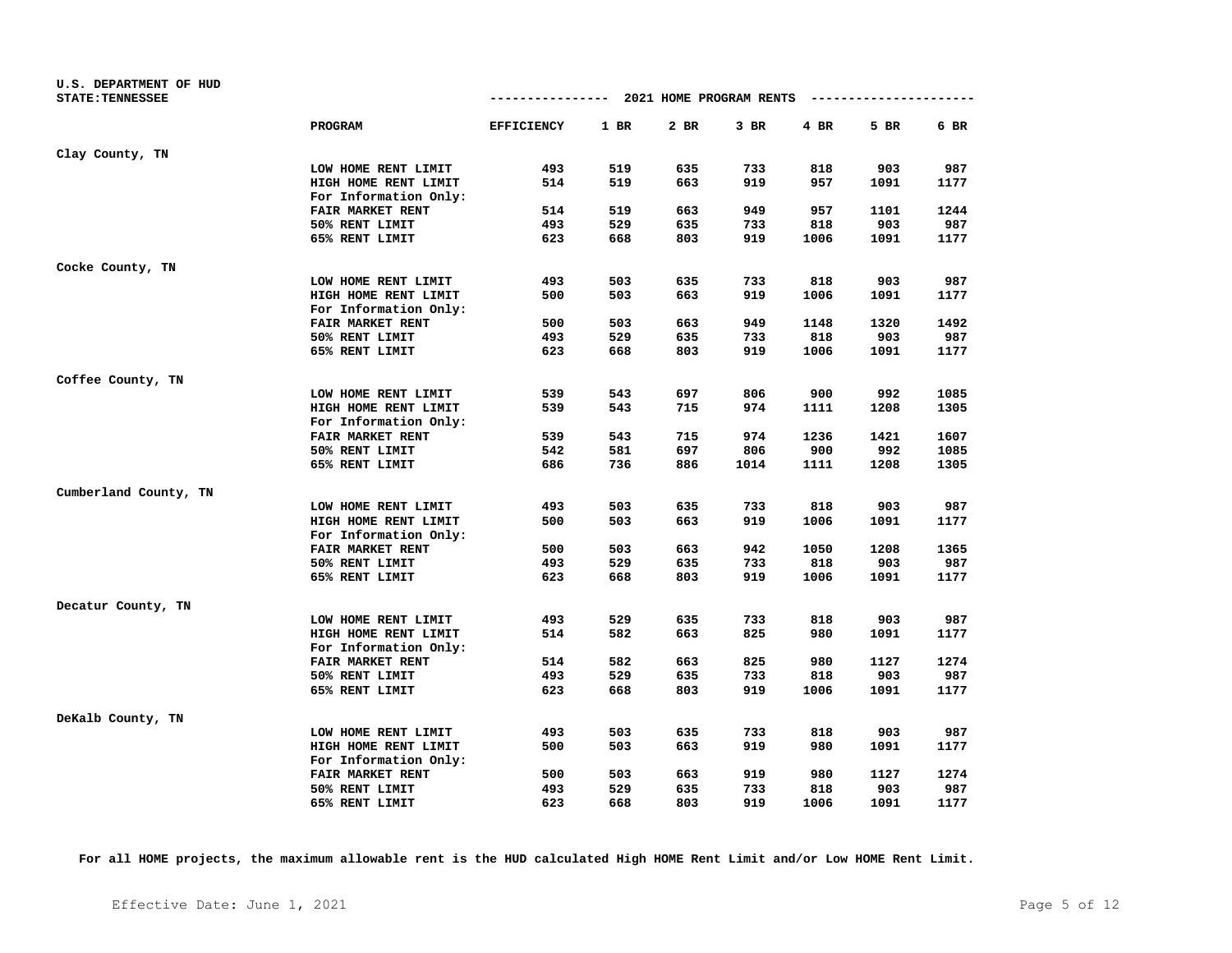| U.S. DEPARTMENT OF HUD<br><b>STATE: TENNESSEE</b> |                         |                   |      | ------------- 2021 HOME PROGRAM RENTS |        |        | ----------------------- |      |
|---------------------------------------------------|-------------------------|-------------------|------|---------------------------------------|--------|--------|-------------------------|------|
|                                                   | <b>PROGRAM</b>          | <b>EFFICIENCY</b> | 1 BR | 2 BR                                  | $3$ BR | $4$ BR | 5 BR                    | 6 BR |
| Dyer County, TN                                   |                         |                   |      |                                       |        |        |                         |      |
|                                                   | LOW HOME RENT LIMIT     | 443               | 509  | 650                                   | 750    | 837    | 923                     | 1009 |
|                                                   | HIGH HOME RENT LIMIT    | 443               | 509  | 671                                   | 941    | 1001   | 1118                    | 1207 |
|                                                   | For Information Only:   |                   |      |                                       |        |        |                         |      |
|                                                   | FAIR MARKET RENT        | 443               | 509  | 671                                   | 960    | 1001   | 1151                    | 1301 |
|                                                   | 50% RENT LIMIT          | 505               | 541  | 650                                   | 750    | 837    | 923                     | 1009 |
|                                                   | 65% RENT LIMIT          | 636               | 683  | 822                                   | 941    | 1030   | 1118                    | 1207 |
| Fentress County, TN                               |                         |                   |      |                                       |        |        |                         |      |
|                                                   | LOW HOME RENT LIMIT     | 493               | 503  | 635                                   | 733    | 818    | 903                     | 987  |
|                                                   | HIGH HOME RENT LIMIT    | 500               | 503  | 663                                   | 837    | 1006   | 1091                    | 1177 |
|                                                   | For Information Only:   |                   |      |                                       |        |        |                         |      |
|                                                   | FAIR MARKET RENT        | 500               | 503  | 663                                   | 837    | 1042   | 1198                    | 1355 |
|                                                   | 50% RENT LIMIT          | 493               | 529  | 635                                   | 733    | 818    | 903                     | 987  |
|                                                   | 65% RENT LIMIT          | 623               | 668  | 803                                   | 919    | 1006   | 1091                    | 1177 |
| Franklin County, TN                               |                         |                   |      |                                       |        |        |                         |      |
|                                                   | LOW HOME RENT LIMIT     | 509               | 512  | 663                                   | 773    | 863    | 952                     | 1041 |
|                                                   | HIGH HOME RENT LIMIT    | 509               | 512  | 663                                   | 949    | 1065   | 1157                    | 1249 |
|                                                   | For Information Only:   |                   |      |                                       |        |        |                         |      |
|                                                   | <b>FAIR MARKET RENT</b> | 509               | 512  | 663                                   | 949    | 1090   | 1254                    | 1417 |
|                                                   | 50% RENT LIMIT          | 521               | 558  | 670                                   | 773    | 863    | 952                     | 1041 |
|                                                   | 65% RENT LIMIT          | 658               | 706  | 849                                   | 972    | 1065   | 1157                    | 1249 |
| Gibson County, TN                                 |                         |                   |      |                                       |        |        |                         |      |
|                                                   | LOW HOME RENT LIMIT     | 493               | 529  | 635                                   | 733    | 818    | 903                     | 987  |
|                                                   | HIGH HOME RENT LIMIT    | 521               | 570  | 672                                   | 919    | 1006   | 1091                    | 1177 |
|                                                   | For Information Only:   |                   |      |                                       |        |        |                         |      |
|                                                   | FAIR MARKET RENT        | 521               | 570  | 672                                   | 923    | 1163   | 1337                    | 1512 |
|                                                   | 50% RENT LIMIT          | 493               | 529  | 635                                   | 733    | 818    | 903                     | 987  |
|                                                   | 65% RENT LIMIT          | 623               | 668  | 803                                   | 919    | 1006   | 1091                    | 1177 |
| Giles County, TN                                  |                         |                   |      |                                       |        |        |                         |      |
|                                                   | LOW HOME RENT LIMIT     | 517               | 563  | 667                                   | 781    | 872    | 962                     | 1051 |
|                                                   | HIGH HOME RENT LIMIT    | 517               | 585  | 667                                   | 871    | 1071   | 1168                    | 1261 |
|                                                   | For Information Only:   |                   |      |                                       |        |        |                         |      |
|                                                   | FAIR MARKET RENT        | 517               | 585  | 667                                   | 871    | 1071   | 1232                    | 1392 |
|                                                   | 50% RENT LIMIT          | 526               | 563  | 676                                   | 781    | 872    | 962                     | 1051 |
|                                                   | 65% RENT LIMIT          | 664               | 713  | 857                                   | 982    | 1075   | 1168                    | 1261 |
| Greene County, TN                                 |                         |                   |      |                                       |        |        |                         |      |
|                                                   | LOW HOME RENT LIMIT     | 503               | 539  | 647                                   | 747    | 833    | 920                     | 1006 |
|                                                   | HIGH HOME RENT LIMIT    | 548               | 551  | 663                                   | 937    | 1026   | 1114                    | 1201 |
|                                                   | For Information Only:   |                   |      |                                       |        |        |                         |      |
|                                                   | FAIR MARKET RENT        | 548               | 551  | 663                                   | 941    | 1125   | 1294                    | 1463 |
|                                                   | 50% RENT LIMIT          | 503               | 539  | 647                                   | 747    | 833    | 920                     | 1006 |
|                                                   | 65% RENT LIMIT          | 634               | 681  | 819                                   | 937    | 1026   | 1114                    | 1201 |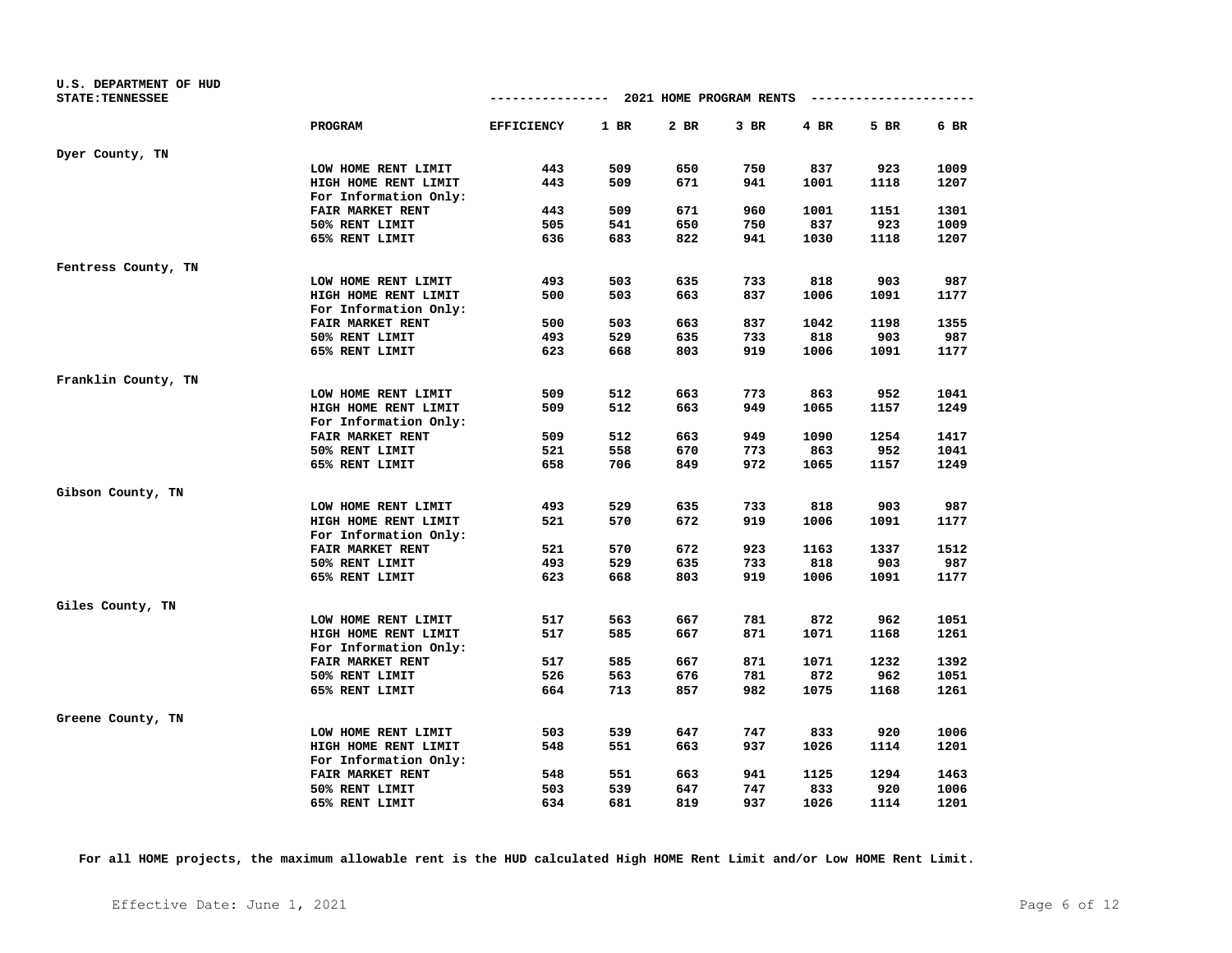| U.S. DEPARTMENT OF HUD  |                         |                   |      |                                      |        |      |                        |      |
|-------------------------|-------------------------|-------------------|------|--------------------------------------|--------|------|------------------------|------|
| <b>STATE: TENNESSEE</b> |                         |                   |      | ------------ 2021 HOME PROGRAM RENTS |        |      | ---------------------- |      |
|                         | PROGRAM                 | <b>EFFICIENCY</b> | 1 BR | 2 BR                                 | $3$ BR | 4 BR | 5 BR                   | 6 BR |
| Grundy County, TN       |                         |                   |      |                                      |        |      |                        |      |
|                         | LOW HOME RENT LIMIT     | 493               | 514  | 635                                  | 733    | 818  | 903                    | 987  |
|                         | HIGH HOME RENT LIMIT    | 514               | 514  | 663                                  | 888    | 980  | 1091                   | 1177 |
|                         | For Information Only:   |                   |      |                                      |        |      |                        |      |
|                         | <b>FAIR MARKET RENT</b> | 514               | 514  | 663                                  | 888    | 980  | 1127                   | 1274 |
|                         | 50% RENT LIMIT          | 493               | 529  | 635                                  | 733    | 818  | 903                    | 987  |
|                         | 65% RENT LIMIT          | 623               | 668  | 803                                  | 919    | 1006 | 1091                   | 1177 |
| Hancock County, TN      |                         |                   |      |                                      |        |      |                        |      |
|                         | LOW HOME RENT LIMIT     | 493               | 505  | 635                                  | 733    | 818  | 903                    | 987  |
|                         | HIGH HOME RENT LIMIT    | 502               | 505  | 663                                  | 898    | 1006 | 1091                   | 1177 |
|                         | For Information Only:   |                   |      |                                      |        |      |                        |      |
|                         | FAIR MARKET RENT        | 502               | 505  | 663                                  | 898    | 1148 | 1320                   | 1492 |
|                         | 50% RENT LIMIT          | 493               | 529  | 635                                  | 733    | 818  | 903                    | 987  |
|                         | 65% RENT LIMIT          | 623               | 668  | 803                                  | 919    | 1006 | 1091                   | 1177 |
| Hardeman County, TN     |                         |                   |      |                                      |        |      |                        |      |
|                         | LOW HOME RENT LIMIT     | 493               | 503  | 635                                  | 733    | 818  | 903                    | 987  |
|                         | HIGH HOME RENT LIMIT    | 500               | 503  | 663                                  | 867    | 928  | 1067                   | 1177 |
|                         | For Information Only:   |                   |      |                                      |        |      |                        |      |
|                         | <b>FAIR MARKET RENT</b> | 500               | 503  | 663                                  | 867    | 928  | 1067                   | 1206 |
|                         | 50% RENT LIMIT          | 493               | 529  | 635                                  | 733    | 818  | 903                    | 987  |
|                         | 65% RENT LIMIT          | 623               | 668  | 803                                  | 919    | 1006 | 1091                   | 1177 |
| Hardin County, TN       |                         |                   |      |                                      |        |      |                        |      |
|                         | LOW HOME RENT LIMIT     | 493               | 508  | 635                                  | 733    | 818  | 903                    | 987  |
|                         | HIGH HOME RENT LIMIT    | 504               | 508  | 669                                  | 832    | 1006 | 1091                   | 1177 |
|                         | For Information Only:   |                   |      |                                      |        |      |                        |      |
|                         | <b>FAIR MARKET RENT</b> | 504               | 508  | 669                                  | 832    | 1018 | 1171                   | 1323 |
|                         | 50% RENT LIMIT          | 493               | 529  | 635                                  | 733    | 818  | 903                    | 987  |
|                         | 65% RENT LIMIT          | 623               | 668  | 803                                  | 919    | 1006 | 1091                   | 1177 |
| Haywood County, TN      |                         |                   |      |                                      |        |      |                        |      |
|                         | LOW HOME RENT LIMIT     | 484               | 503  | 635                                  | 733    | 818  | 903                    | 987  |
|                         | HIGH HOME RENT LIMIT    | 484               | 503  | 663                                  | 899    | 980  | 1091                   | 1177 |
|                         | For Information Only:   |                   |      |                                      |        |      |                        |      |
|                         | FAIR MARKET RENT        | 484               | 503  | 663                                  | 899    | 980  | 1127                   | 1274 |
|                         | 50% RENT LIMIT          | 493               | 529  | 635                                  | 733    | 818  | 903                    | 987  |
|                         | 65% RENT LIMIT          | 623               | 668  | 803                                  | 919    | 1006 | 1091                   | 1177 |
| Henderson County, TN    |                         |                   |      |                                      |        |      |                        |      |
|                         | LOW HOME RENT LIMIT     | 495               | 530  | 636                                  | 735    | 820  | 904                    | 988  |
|                         | HIGH HOME RENT LIMIT    | 514               | 545  | 663                                  | 888    | 899  | 1034                   | 1169 |
|                         | For Information Only:   |                   |      |                                      |        |      |                        |      |
|                         | FAIR MARKET RENT        | 514               | 545  | 663                                  | 888    | 899  | 1034                   | 1169 |
|                         | 50% RENT LIMIT          | 495               | 530  | 636                                  | 735    | 820  | 904                    | 988  |
|                         | 65% RENT LIMIT          | 624               | 669  | 806                                  | 922    | 1009 | 1095                   | 1180 |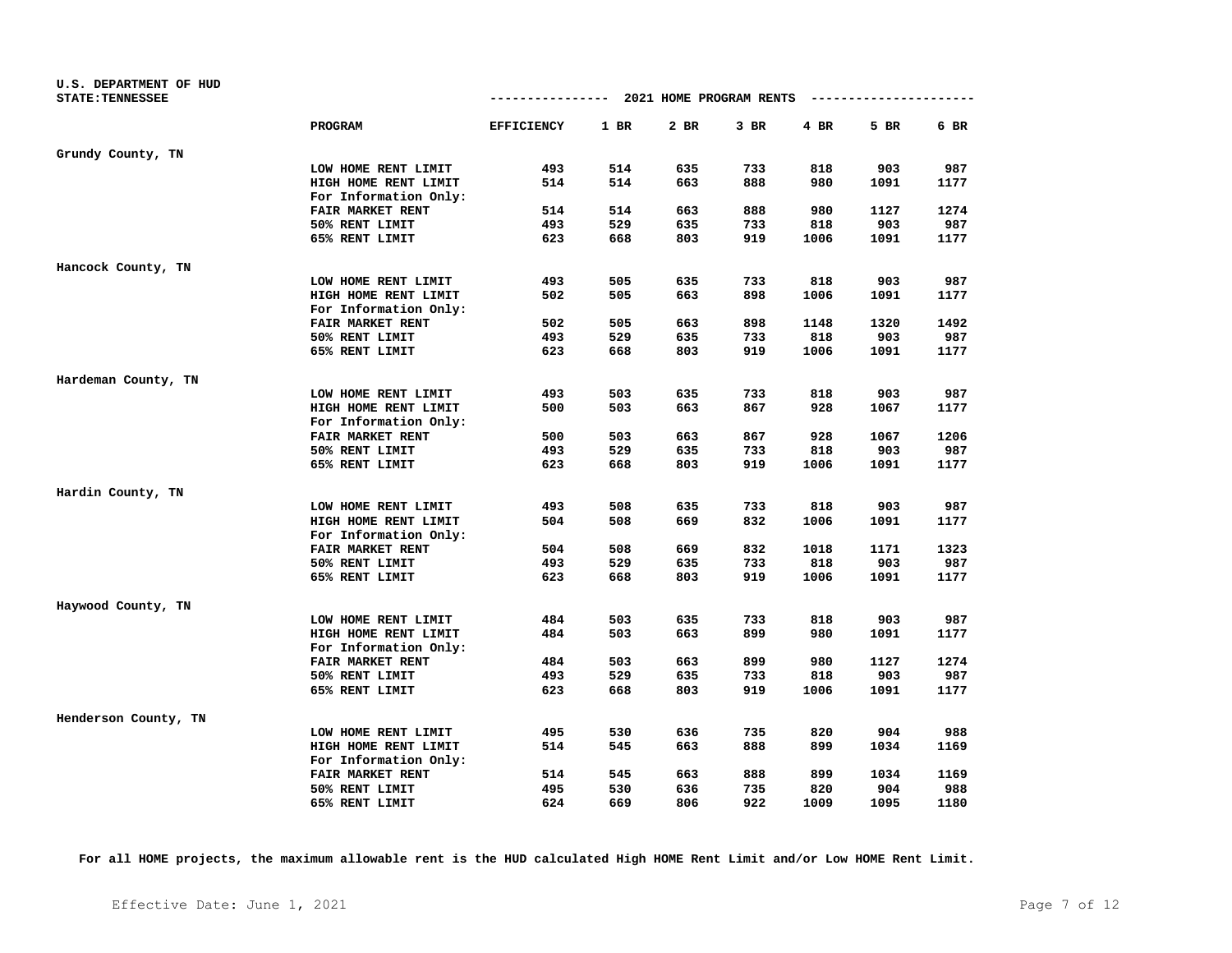| U.S. DEPARTMENT OF HUD  |                         |                   |      |                                      |        |        |                        |      |
|-------------------------|-------------------------|-------------------|------|--------------------------------------|--------|--------|------------------------|------|
| <b>STATE: TENNESSEE</b> |                         |                   |      | ------------ 2021 HOME PROGRAM RENTS |        |        | ---------------------- |      |
|                         | PROGRAM                 | <b>EFFICIENCY</b> | 1 BR | 2 BR                                 | $3$ BR | $4$ BR | 5 BR                   | 6 BR |
| Henry County, TN        |                         |                   |      |                                      |        |        |                        |      |
|                         | LOW HOME RENT LIMIT     | 493               | 510  | 635                                  | 733    | 818    | 903                    | 987  |
|                         | HIGH HOME RENT LIMIT    | 507               | 510  | 663                                  | 854    | 904    | 1040                   | 1175 |
|                         | For Information Only:   |                   |      |                                      |        |        |                        |      |
|                         | FAIR MARKET RENT        | 507               | 510  | 663                                  | 854    | 904    | 1040                   | 1175 |
|                         | 50% RENT LIMIT          | 493               | 529  | 635                                  | 733    | 818    | 903                    | 987  |
|                         | 65% RENT LIMIT          | 623               | 668  | 803                                  | 919    | 1006   | 1091                   | 1177 |
| Houston County, TN      |                         |                   |      |                                      |        |        |                        |      |
|                         | LOW HOME RENT LIMIT     | 493               | 529  | 635                                  | 733    | 818    | 903                    | 987  |
|                         | HIGH HOME RENT LIMIT    | 539               | 543  | 715                                  | 889    | 970    | 1091                   | 1177 |
|                         | For Information Only:   |                   |      |                                      |        |        |                        |      |
|                         | FAIR MARKET RENT        | 539               | 543  | 715                                  | 889    | 970    | 1116                   | 1261 |
|                         | 50% RENT LIMIT          | 493               | 529  | 635                                  | 733    | 818    | 903                    | 987  |
|                         | 65% RENT LIMIT          | 623               | 668  | 803                                  | 919    | 1006   | 1091                   | 1177 |
| Humphreys County, TN    |                         |                   |      |                                      |        |        |                        |      |
|                         | LOW HOME RENT LIMIT     | 505               | 540  | 648                                  | 749    | 836    | 922                    | 1008 |
|                         | HIGH HOME RENT LIMIT    | 514               | 582  | 663                                  | 915    | 1100   | 1196                   | 1291 |
|                         | For Information Only:   |                   |      |                                      |        |        |                        |      |
|                         | <b>FAIR MARKET RENT</b> | 514               | 582  | 663                                  | 915    | 1148   | 1320                   | 1492 |
|                         | 50% RENT LIMIT          | 505               | 540  | 648                                  | 749    | 836    | 922                    | 1008 |
|                         | 65% RENT LIMIT          | 679               | 729  | 877                                  | 1004   | 1100   | 1196                   | 1291 |
| Jackson County, TN      |                         |                   |      |                                      |        |        |                        |      |
|                         | LOW HOME RENT LIMIT     | 493               | 503  | 635                                  | 733    | 818    | 903                    | 987  |
|                         | HIGH HOME RENT LIMIT    | 500               | 503  | 663                                  | 825    | 899    | 1034                   | 1169 |
|                         | For Information Only:   |                   |      |                                      |        |        |                        |      |
|                         | <b>FAIR MARKET RENT</b> | 500               | 503  | 663                                  | 825    | 899    | 1034                   | 1169 |
|                         | 50% RENT LIMIT          | 493               | 529  | 635                                  | 733    | 818    | 903                    | 987  |
|                         | 65% RENT LIMIT          | 623               | 668  | 803                                  | 919    | 1006   | 1091                   | 1177 |
| Johnson County, TN      |                         |                   |      |                                      |        |        |                        |      |
|                         | LOW HOME RENT LIMIT     | 493               | 504  | 635                                  | 733    | 818    | 903                    | 987  |
|                         | HIGH HOME RENT LIMIT    | 501               | 504  | 664                                  | 826    | 982    | 1091                   | 1177 |
|                         | For Information Only:   |                   |      |                                      |        |        |                        |      |
|                         | FAIR MARKET RENT        | 501               | 504  | 664                                  | 826    | 982    | 1129                   | 1277 |
|                         | 50% RENT LIMIT          | 493               | 529  | 635                                  | 733    | 818    | 903                    | 987  |
|                         | 65% RENT LIMIT          | 623               | 668  | 803                                  | 919    | 1006   | 1091                   | 1177 |
| Lake County, TN         |                         |                   |      |                                      |        |        |                        |      |
|                         | LOW HOME RENT LIMIT     | 493               | 503  | 635                                  | 733    | 818    | 903                    | 987  |
|                         | HIGH HOME RENT LIMIT    | 500               | 503  | 663                                  | 825    | 959    | 1091                   | 1177 |
|                         | For Information Only:   |                   |      |                                      |        |        |                        |      |
|                         | FAIR MARKET RENT        | 500               | 503  | 663                                  | 825    | 959    | 1103                   | 1247 |
|                         | 50% RENT LIMIT          | 493               | 529  | 635                                  | 733    | 818    | 903                    | 987  |
|                         | 65% RENT LIMIT          | 623               | 668  | 803                                  | 919    | 1006   | 1091                   | 1177 |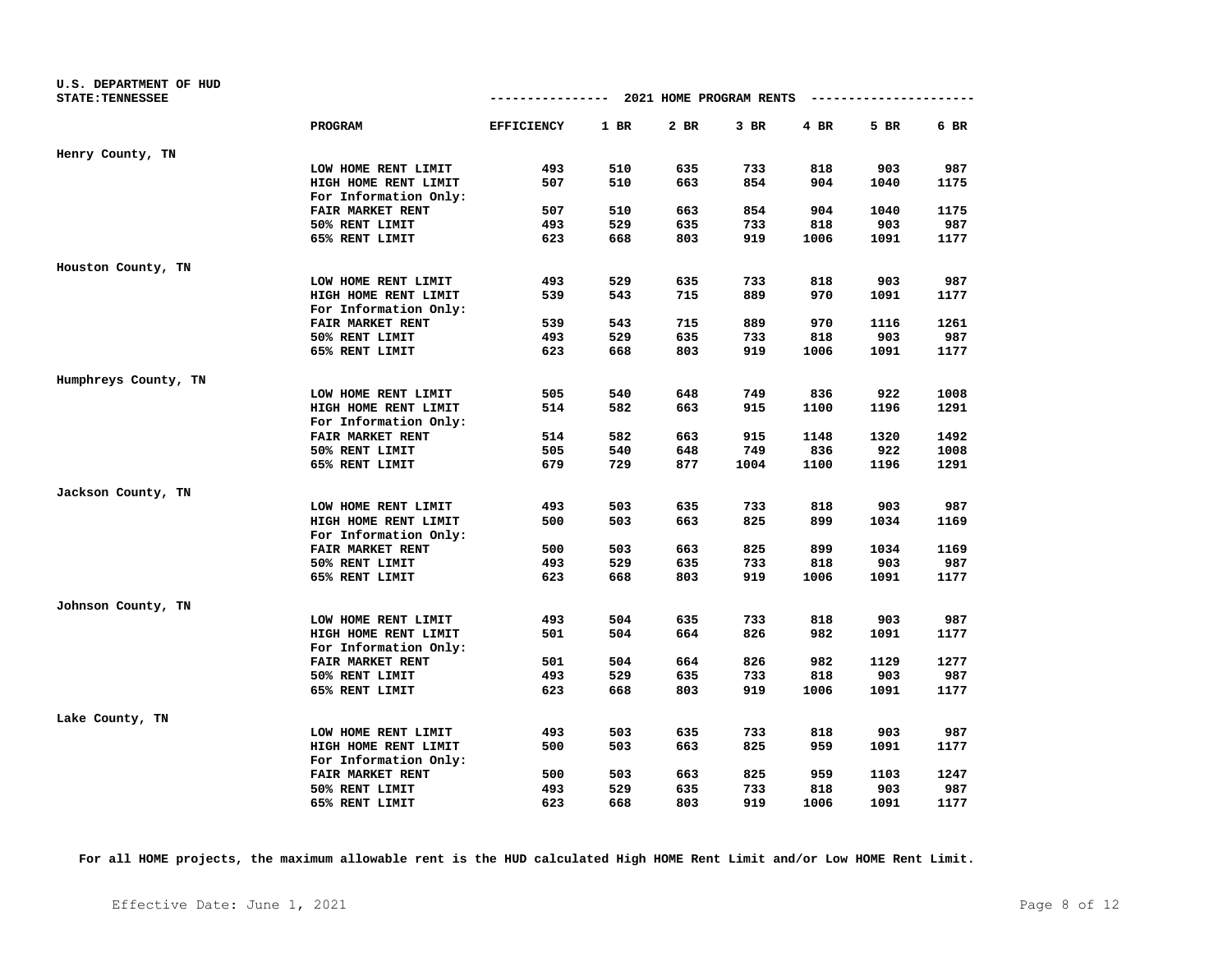| U.S. DEPARTMENT OF HUD<br><b>STATE: TENNESSEE</b> |                         | -------------- 2021 HOME PROGRAM RENTS |      |        |        |      | ---------------------- |      |
|---------------------------------------------------|-------------------------|----------------------------------------|------|--------|--------|------|------------------------|------|
|                                                   | PROGRAM                 | <b>EFFICIENCY</b>                      | 1 BR | $2$ BR | $3$ BR | 4 BR | 5 BR                   | 6 BR |
| Lauderdale County, TN                             |                         |                                        |      |        |        |      |                        |      |
|                                                   | LOW HOME RENT LIMIT     | 493                                    | 503  | 635    | 733    | 818  | 903                    | 987  |
|                                                   | HIGH HOME RENT LIMIT    | 500                                    | 503  | 663    | 871    | 1006 | 1091                   | 1177 |
|                                                   | For Information Only:   |                                        |      |        |        |      |                        |      |
|                                                   | FAIR MARKET RENT        | 500                                    | 503  | 663    | 871    | 1040 | 1196                   | 1352 |
|                                                   | 50% RENT LIMIT          | 493                                    | 529  | 635    | 733    | 818  | 903                    | 987  |
|                                                   | 65% RENT LIMIT          | 623                                    | 668  | 803    | 919    | 1006 | 1091                   | 1177 |
| Lawrence County, TN                               |                         |                                        |      |        |        |      |                        |      |
|                                                   | LOW HOME RENT LIMIT     | 493                                    | 525  | 635    | 733    | 818  | 903                    | 987  |
|                                                   | HIGH HOME RENT LIMIT    | 520                                    | 525  | 671    | 878    | 1006 | 1091                   | 1177 |
|                                                   | For Information Only:   |                                        |      |        |        |      |                        |      |
|                                                   | FAIR MARKET RENT        | 520                                    | 525  | 671    | 878    | 1042 | 1198                   | 1355 |
|                                                   | 50% RENT LIMIT          | 493                                    | 529  | 635    | 733    | 818  | 903                    | 987  |
|                                                   | 65% RENT LIMIT          | 623                                    | 668  | 803    | 919    | 1006 | 1091                   | 1177 |
| Lewis County, TN                                  |                         |                                        |      |        |        |      |                        |      |
|                                                   | LOW HOME RENT LIMIT     | 493                                    | 503  | 635    | 733    | 818  | 903                    | 987  |
|                                                   | HIGH HOME RENT LIMIT    | 500                                    | 503  | 663    | 901    | 980  | 1091                   | 1177 |
|                                                   | For Information Only:   |                                        |      |        |        |      |                        |      |
|                                                   | <b>FAIR MARKET RENT</b> | 500                                    | 503  | 663    | 901    | 980  | 1127                   | 1274 |
|                                                   | 50% RENT LIMIT          | 493                                    | 529  | 635    | 733    | 818  | 903                    | 987  |
|                                                   | 65% RENT LIMIT          | 623                                    | 668  | 803    | 919    | 1006 | 1091                   | 1177 |
| Lincoln County, TN                                |                         |                                        |      |        |        |      |                        |      |
|                                                   | LOW HOME RENT LIMIT     | 503                                    | 537  | 647    | 747    | 833  | 920                    | 1006 |
|                                                   | HIGH HOME RENT LIMIT    | 518                                    | 537  | 668    | 927    | 1030 | 1121                   | 1208 |
|                                                   | For Information Only:   |                                        |      |        |        |      |                        |      |
|                                                   | FAIR MARKET RENT        | 518                                    | 537  | 668    | 927    | 1030 | 1185                   | 1339 |
|                                                   | 50% RENT LIMIT          | 503                                    | 539  | 647    | 747    | 833  | 920                    | 1006 |
|                                                   | 65% RENT LIMIT          | 638                                    | 684  | 823    | 943    | 1033 | 1121                   | 1208 |
| McMinn County, TN                                 |                         |                                        |      |        |        |      |                        |      |
|                                                   | LOW HOME RENT LIMIT     | 493                                    | 529  | 635    | 733    | 818  | 903                    | 987  |
|                                                   | HIGH HOME RENT LIMIT    | 541                                    | 612  | 698    | 919    | 947  | 1089                   | 1177 |
|                                                   | For Information Only:   |                                        |      |        |        |      |                        |      |
|                                                   | FAIR MARKET RENT        | 541                                    | 612  | 698    | 943    | 947  | 1089                   | 1231 |
|                                                   | 50% RENT LIMIT          | 493                                    | 529  | 635    | 733    | 818  | 903                    | 987  |
|                                                   | 65% RENT LIMIT          | 623                                    | 668  | 803    | 919    | 1006 | 1091                   | 1177 |
| McNairy County, TN                                |                         |                                        |      |        |        |      |                        |      |
|                                                   | LOW HOME RENT LIMIT     | 493                                    | 529  | 635    | 733    | 818  | 903                    | 987  |
|                                                   | HIGH HOME RENT LIMIT    | 514                                    | 561  | 663    | 873    | 1006 | 1091                   | 1177 |
|                                                   | For Information Only:   |                                        |      |        |        |      |                        |      |
|                                                   | FAIR MARKET RENT        | 514                                    | 561  | 663    | 873    | 1148 | 1320                   | 1492 |
|                                                   | 50% RENT LIMIT          | 493                                    | 529  | 635    | 733    | 818  | 903                    | 987  |
|                                                   | 65% RENT LIMIT          | 623                                    | 668  | 803    | 919    | 1006 | 1091                   | 1177 |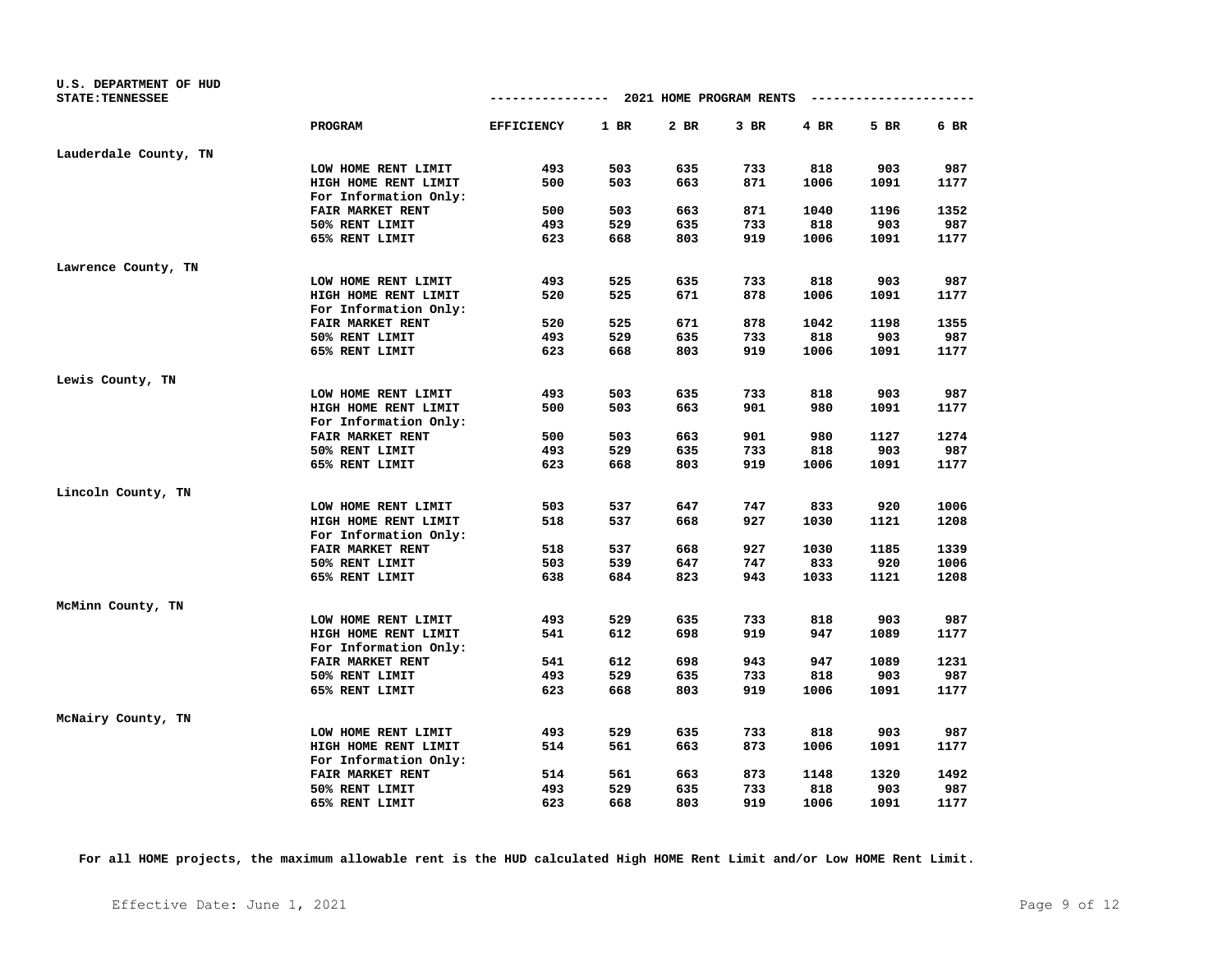| U.S. DEPARTMENT OF HUD  |                         |                                        |      |      |        |      |                        |      |
|-------------------------|-------------------------|----------------------------------------|------|------|--------|------|------------------------|------|
| <b>STATE: TENNESSEE</b> |                         | -------------- 2021 HOME PROGRAM RENTS |      |      |        |      | ---------------------- |      |
|                         | PROGRAM                 | <b>EFFICIENCY</b>                      | 1 BR | 2 BR | $3$ BR | 4 BR | 5 BR                   | 6 BR |
| Marshall County, TN     |                         |                                        |      |      |        |      |                        |      |
|                         | LOW HOME RENT LIMIT     | 517                                    | 554  | 665  | 768    | 857  | 946                    | 1034 |
|                         | HIGH HOME RENT LIMIT    | 571                                    | 574  | 757  | 965    | 1027 | 1147                   | 1238 |
|                         | For Information Only:   |                                        |      |      |        |      |                        |      |
|                         | FAIR MARKET RENT        | 571                                    | 574  | 757  | 974    | 1027 | 1181                   | 1335 |
|                         | 50% RENT LIMIT          | 517                                    | 554  | 665  | 768    | 857  | 946                    | 1034 |
|                         | 65% RENT LIMIT          | 653                                    | 701  | 843  | 965    | 1056 | 1147                   | 1238 |
| Meigs County, TN        |                         |                                        |      |      |        |      |                        |      |
|                         | LOW HOME RENT LIMIT     | 493                                    | 529  | 635  | 733    | 818  | 903                    | 987  |
|                         | HIGH HOME RENT LIMIT    | 514                                    | 582  | 663  | 919    | 980  | 1091                   | 1177 |
|                         | For Information Only:   |                                        |      |      |        |      |                        |      |
|                         | FAIR MARKET RENT        | 514                                    | 582  | 663  | 949    | 980  | 1127                   | 1274 |
|                         | 50% RENT LIMIT          | 493                                    | 529  | 635  | 733    | 818  | 903                    | 987  |
|                         | 65% RENT LIMIT          | 623                                    | 668  | 803  | 919    | 1006 | 1091                   | 1177 |
| Monroe County, TN       |                         |                                        |      |      |        |      |                        |      |
|                         | LOW HOME RENT LIMIT     | 437                                    | 529  | 635  | 733    | 818  | 903                    | 987  |
|                         | HIGH HOME RENT LIMIT    | 437                                    | 568  | 663  | 896    | 899  | 1034                   | 1169 |
|                         | For Information Only:   |                                        |      |      |        |      |                        |      |
|                         | <b>FAIR MARKET RENT</b> | 437                                    | 568  | 663  | 896    | 899  | 1034                   | 1169 |
|                         | 50% RENT LIMIT          | 493                                    | 529  | 635  | 733    | 818  | 903                    | 987  |
|                         | 65% RENT LIMIT          | 623                                    | 668  | 803  | 919    | 1006 | 1091                   | 1177 |
| Moore County, TN        |                         |                                        |      |      |        |      |                        |      |
|                         | LOW HOME RENT LIMIT     | 514                                    | 519  | 663  | 877    | 978  | 1080                   | 1181 |
|                         | HIGH HOME RENT LIMIT    | 514                                    | 519  | 663  | 933    | 980  | 1127                   | 1274 |
|                         | For Information Only:   |                                        |      |      |        |      |                        |      |
|                         | FAIR MARKET RENT        | 514                                    | 519  | 663  | 933    | 980  | 1127                   | 1274 |
|                         | 50% RENT LIMIT          | 591                                    | 633  | 760  | 877    | 978  | 1080                   | 1181 |
|                         | 65% RENT LIMIT          | 749                                    | 804  | 967  | 1108   | 1216 | 1323                   | 1431 |
| Obion County, TN        |                         |                                        |      |      |        |      |                        |      |
|                         | LOW HOME RENT LIMIT     | 453                                    | 529  | 635  | 733    | 818  | 903                    | 987  |
|                         | HIGH HOME RENT LIMIT    | 453                                    | 545  | 663  | 854    | 926  | 1065                   | 1177 |
|                         | For Information Only:   |                                        |      |      |        |      |                        |      |
|                         | FAIR MARKET RENT        | 453                                    | 545  | 663  | 854    | 926  | 1065                   | 1204 |
|                         | 50% RENT LIMIT          | 493                                    | 529  | 635  | 733    | 818  | 903                    | 987  |
|                         | 65% RENT LIMIT          | 623                                    | 668  | 803  | 919    | 1006 | 1091                   | 1177 |
| Overton County, TN      |                         |                                        |      |      |        |      |                        |      |
|                         | LOW HOME RENT LIMIT     | 493                                    | 519  | 635  | 733    | 818  | 903                    | 987  |
|                         | HIGH HOME RENT LIMIT    | 514                                    | 519  | 663  | 916    | 980  | 1091                   | 1177 |
|                         | For Information Only:   |                                        |      |      |        |      |                        |      |
|                         | FAIR MARKET RENT        | 514                                    | 519  | 663  | 916    | 980  | 1127                   | 1274 |
|                         | 50% RENT LIMIT          | 493                                    | 529  | 635  | 733    | 818  | 903                    | 987  |
|                         | 65% RENT LIMIT          | 623                                    | 668  | 803  | 919    | 1006 | 1091                   | 1177 |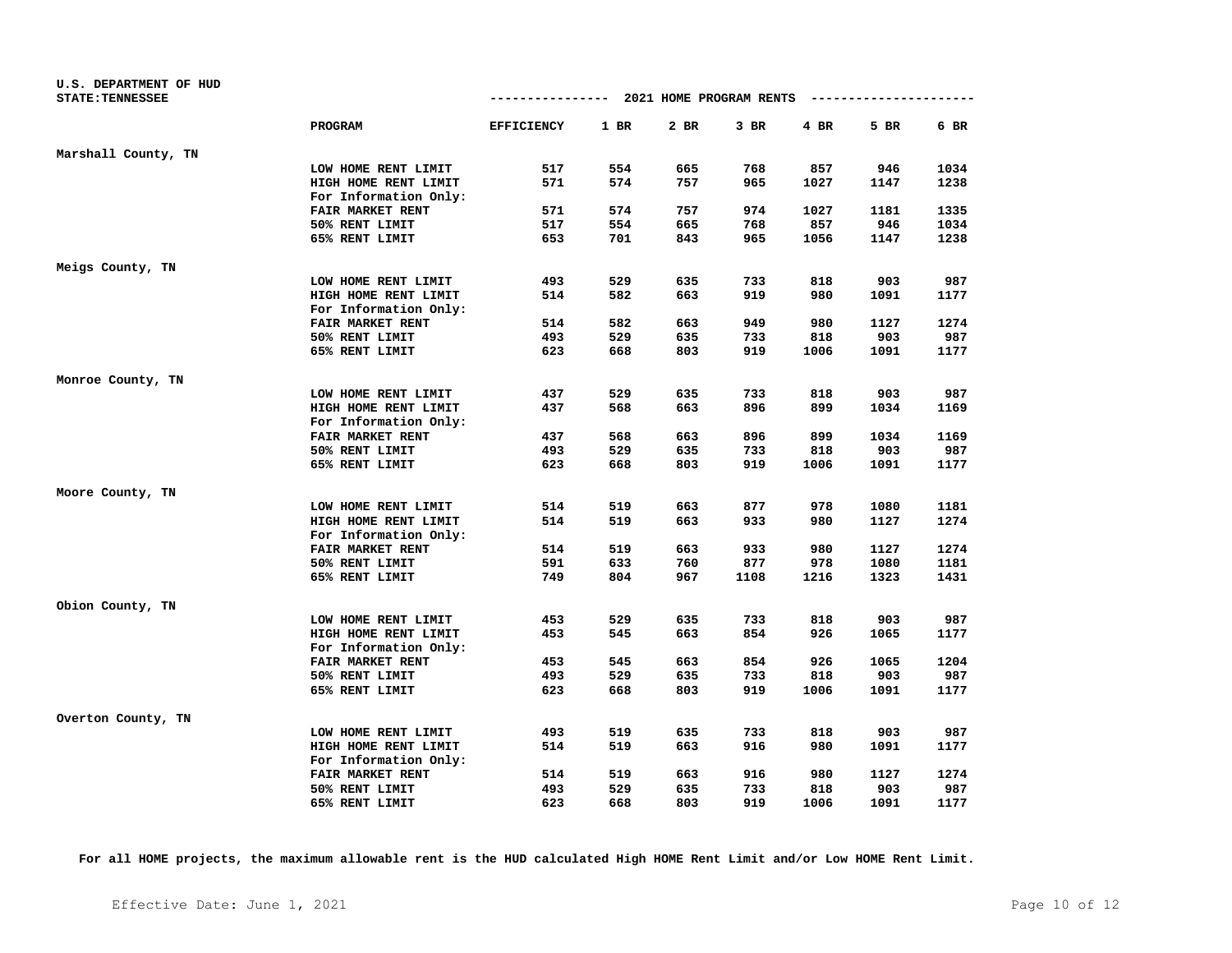| U.S. DEPARTMENT OF HUD<br><b>STATE: TENNESSEE</b> |                         | $--------- 2021$ HOME PROGRAM RENTS |      |      |        |        | ---------------------- |      |
|---------------------------------------------------|-------------------------|-------------------------------------|------|------|--------|--------|------------------------|------|
|                                                   | <b>PROGRAM</b>          | <b>EFFICIENCY</b>                   | 1 BR | 2 BR | $3$ BR | $4$ BR | 5 BR                   | 6 BR |
| Perry County, TN                                  |                         |                                     |      |      |        |        |                        |      |
|                                                   | LOW HOME RENT LIMIT     | 493                                 | 503  | 635  | 733    | 818    | 903                    | 987  |
|                                                   | HIGH HOME RENT LIMIT    | 500                                 | 503  | 663  | 919    | 980    | 1091                   | 1177 |
|                                                   | For Information Only:   |                                     |      |      |        |        |                        |      |
|                                                   | FAIR MARKET RENT        | 500                                 | 503  | 663  | 925    | 980    | 1127                   | 1274 |
|                                                   | 50% RENT LIMIT          | 493                                 | 529  | 635  | 733    | 818    | 903                    | 987  |
|                                                   | 65% RENT LIMIT          | 623                                 | 668  | 803  | 919    | 1006   | 1091                   | 1177 |
| Pickett County, TN                                |                         |                                     |      |      |        |        |                        |      |
|                                                   | LOW HOME RENT LIMIT     | 493                                 | 519  | 635  | 733    | 818    | 903                    | 987  |
|                                                   | HIGH HOME RENT LIMIT    | 501                                 | 519  | 663  | 825    | 980    | 1091                   | 1177 |
|                                                   | For Information Only:   |                                     |      |      |        |        |                        |      |
|                                                   | FAIR MARKET RENT        | 501                                 | 519  | 663  | 825    | 980    | 1127                   | 1274 |
|                                                   | 50% RENT LIMIT          | 493                                 | 529  | 635  | 733    | 818    | 903                    | 987  |
|                                                   | 65% RENT LIMIT          | 623                                 | 668  | 803  | 919    | 1006   | 1091                   | 1177 |
| Putnam County, TN                                 |                         |                                     |      |      |        |        |                        |      |
|                                                   | LOW HOME RENT LIMIT     | 520                                 | 552  | 667  | 771    | 860    | 949                    | 1037 |
|                                                   | HIGH HOME RENT LIMIT    | 548                                 | 552  | 717  | 969    | 1061   | 1152                   | 1243 |
|                                                   | For Information Only:   |                                     |      |      |        |        |                        |      |
|                                                   | <b>FAIR MARKET RENT</b> | 548                                 | 552  | 717  | 987    | 1092   | 1256                   | 1420 |
|                                                   | 50% RENT LIMIT          | 520                                 | 556  | 667  | 771    | 860    | 949                    | 1037 |
|                                                   | 65% RENT LIMIT          | 655                                 | 703  | 846  | 969    | 1061   | 1152                   | 1243 |
| Rhea County, TN                                   |                         |                                     |      |      |        |        |                        |      |
|                                                   | LOW HOME RENT LIMIT     | 493                                 | 519  | 635  | 733    | 818    | 903                    | 987  |
|                                                   | HIGH HOME RENT LIMIT    | 516                                 | 519  | 684  | 914    | 1006   | 1091                   | 1177 |
|                                                   | For Information Only:   |                                     |      |      |        |        |                        |      |
|                                                   | FAIR MARKET RENT        | 516                                 | 519  | 684  | 914    | 1142   | 1313                   | 1485 |
|                                                   | 50% RENT LIMIT          | 493                                 | 529  | 635  | 733    | 818    | 903                    | 987  |
|                                                   | 65% RENT LIMIT          | 623                                 | 668  | 803  | 919    | 1006   | 1091                   | 1177 |
| Scott County, TN                                  |                         |                                     |      |      |        |        |                        |      |
|                                                   | LOW HOME RENT LIMIT     | 493                                 | 504  | 635  | 733    | 818    | 903                    | 987  |
|                                                   | HIGH HOME RENT LIMIT    | 500                                 | 504  | 663  | 896    | 899    | 1034                   | 1169 |
|                                                   | For Information Only:   |                                     |      |      |        |        |                        |      |
|                                                   | FAIR MARKET RENT        | 500                                 | 504  | 663  | 896    | 899    | 1034                   | 1169 |
|                                                   | 50% RENT LIMIT          | 493                                 | 529  | 635  | 733    | 818    | 903                    | 987  |
|                                                   | 65% RENT LIMIT          | 623                                 | 668  | 803  | 919    | 1006   | 1091                   | 1177 |
| Sevier County, TN                                 |                         |                                     |      |      |        |        |                        |      |
|                                                   | LOW HOME RENT LIMIT     | 512                                 | 548  | 658  | 760    | 848    | 936                    | 1023 |
|                                                   | HIGH HOME RENT LIMIT    | 646                                 | 687  | 808  | 955    | 1046   | 1136                   | 1226 |
|                                                   | For Information Only:   |                                     |      |      |        |        |                        |      |
|                                                   | FAIR MARKET RENT        | 658                                 | 687  | 808  | 1067   | 1197   | 1377                   | 1556 |
|                                                   | 50% RENT LIMIT          | 512                                 | 548  | 658  | 760    | 848    | 936                    | 1023 |
|                                                   | 65% RENT LIMIT          | 646                                 | 694  | 834  | 955    | 1046   | 1136                   | 1226 |